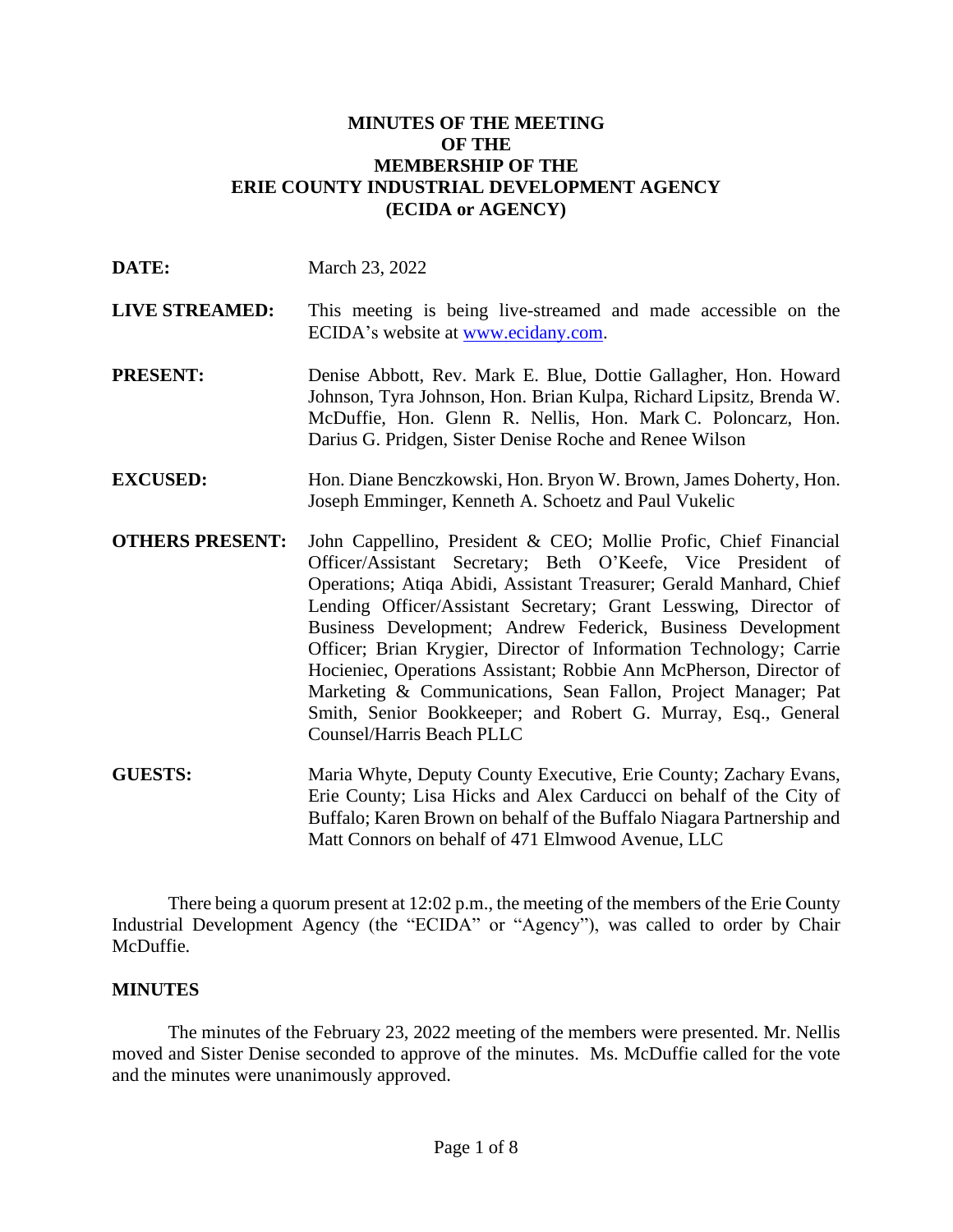#### **REPORTS/ACTION ITEMS/INFORMATION ITEMS**

Financial Report. Ms. Profic presented the February 2022 financial report. The balance sheet shows the month ended with total assets of \$30.3M (includes unrestricted cash of \$7.3M available for Agency operations) and net assets of \$20.8M. The monthly income statement shows net income of \$8,000 for February. Operating revenue of \$118,000 was below the monthly budget of \$100,000, due mainly to timing of administrative fees received during the month. Operating expenses of \$222,000 were about \$4,000 under budget. Under Special Project Grants, \$125,000 of grant revenue was received in February. After depreciation, there was net income of \$8,000 for the month. The year-to-date Income Statement shows revenues of \$289,000, including administrative fee revenue of \$154,000. We are at about half of our budget for the first two months of the year. Expenses of \$440,000 are \$20,000 below budget. Special project grant revenue nets to \$116,000. After depreciation, there is currently a net loss of \$55,000 for the year. Ms. McDuffie directed that the report be received and filed.

Finance and Audit Committee Update and Committee Self-Evaluation. Ms. Profic reviewed the memo summarizing the joint Finance & Audit Committee meeting held on March 16. Our auditors from Freed Maxick presented the draft 2021 audited financial statements. The three main points of the presentation were an unmodified (clean) opinion on the financial statements, there were no uncorrected audit adjustments, and there were no material weaknesses or significant deficiencies noted (no management letter comments). The Committee also reviewed and recommend the following for approval: 2021 Public Authorities Report, 2021 Investment Reports, Investment & Deposit Policy, Committee Charter, Committee Self-Evaluation, Management's Assessment of the Effectiveness of Internal Controls, and Corporate Credit Card Policy with no suggested changes.

The Committee Self-Evaluations were presented. Ms. Profic stated that each year the Committee completes a self-evaluation, based on the Committee Charter. In 2021, the Committee convened a total of five times and fulfilled its duties as documented.

Audited Financial Statements. Ms. Profic provided the draft 2021 audited financial statements and report to the Board, which documents the auditors' required communications on, a summary of accounting estimates made within the financials, some recently issued accounting standards, and the management letter noting no significant deficiencies or material weaknesses. Ms. Profic mentioned an unmodified opinion was issued on the statements. Significant estimates for ECIDA include depreciation of capital assets and account for investments. GASB Statement No. 87 regarding Leases will be effective for the 2022 reporting year, which has been in the works for a few years. The Representation Letter that she will sign once the audit is approved by the Board will be made a part of this final report. As a public authority, the Agency's financial statements are prepared based on Governmental Accounting Standards and include a Management's Discussion and Analysis section, which provides a condensed overview of the statements. The statements of net position (balance sheets), show total assets of \$30.9M at December 31, 2021, an increase of \$2.6M from 2020. Most of the Agency's assets are current, with cash being the largest portion at \$18.6M. This is consistent with 2020, and Ms. Profic noted that of that cash balance, \$7.8M is unrestricted. The largest increase from year to year was restricted cash under noncurrent assets. The \$2.6M increase reflects the contribution of PILOT payments into PIF funds, with ECIDA acting as the administrator of these funds. This increase in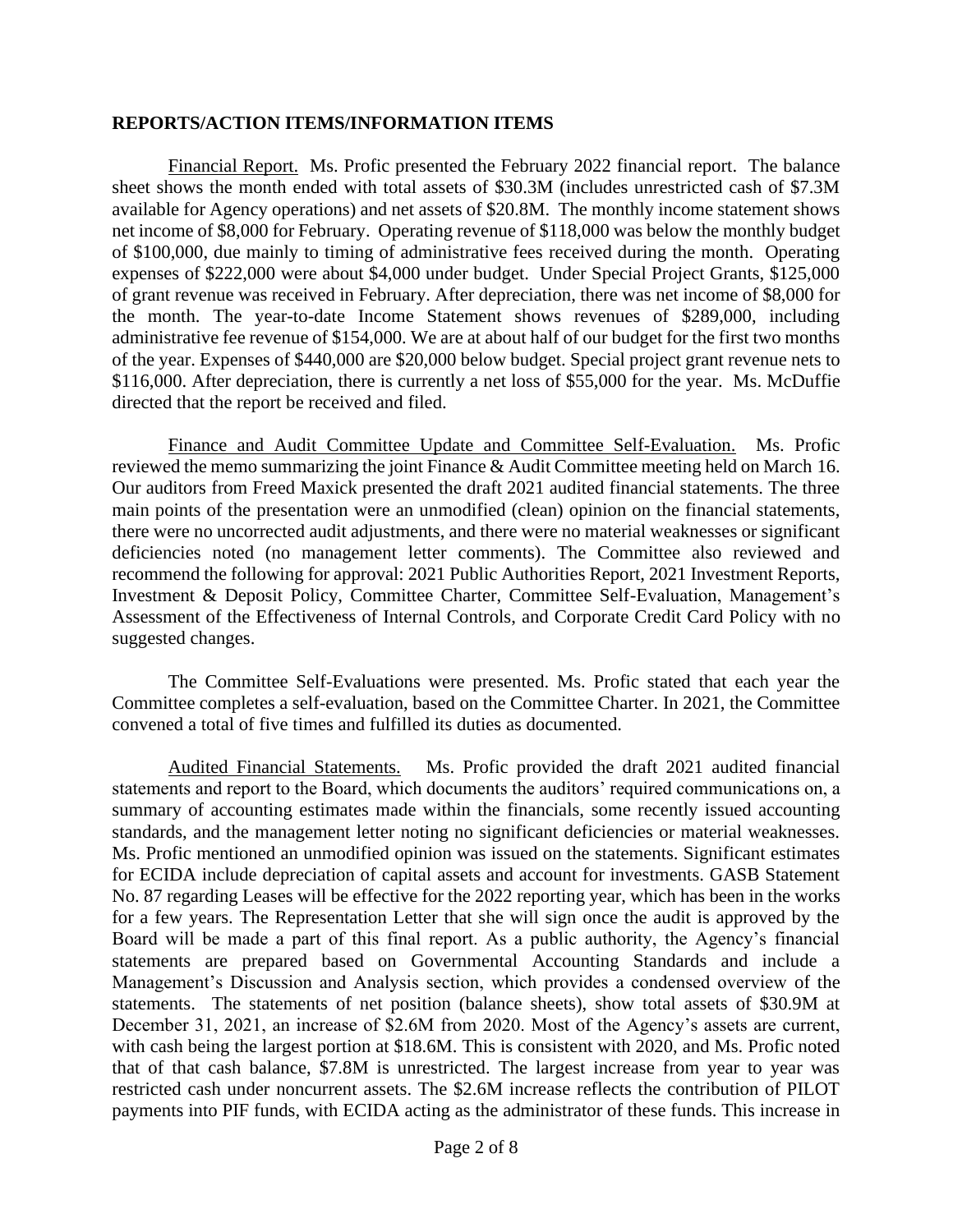restricted cash directly correlates to the increase in funds held on behalf of others, which at \$8.7M is also an increase of \$2.6M from 2020. The Agency's net position is allocated into three buckets: investment in capital assets, restricted, and unrestricted. While the total net position decreased from \$21.1M in 2020 to \$20.9M in 2021, she pointed out that the unrestricted portion of net assets actually increased by about \$95,000. This is a result of a \$201,000 decrease in net position in 2021 driven largely by a net loss in the UDAG fund, which reduced the restriction portion of net position. The statements of revenues, expenses and changes in net position (income statements) shows how we arrived at the decrease in net position. She also presented the income statement broken out by fund. In the general fund, operating revenues were \$3.3M, due mostly to \$2.4M of administrative fee revenue. We had one of our strongest financial years in recent memory in 2021, surpassing our administrative fee revenue budget by over \$600,000. General fund operating expenses were consistent at \$2.7M in 2021. Salaries and benefits decreased \$99,000 (-5%) due to lower employee benefit costs. General and administrative expenses increased \$82,000 (13%) due to increases in insurance costs, professional fees, and public notices. Before special project grants, there was operating income of \$568,000 in the general fund. Special project grants netted to \$561,000 of expenses in 2021. \$5.2M of the revenue and expense is EDA CARES Act funding passed through ECIDA to RDC. Ms. Profic noted this because ECIDA will also be subject to a single audit for this grant, as the award recipient. She will work with Freed Maxick to get that completed in the next couple of months. There were also \$559,000 of PPE grants disbursed in 2021. In the UDAG Fund, there were operating expenses of \$35,000, and \$183,000 of net special project expenses. So while there is an overall net loss of \$201,000 for the year, it is mainly a result of funds spent for assisting local businesses through the PPE Grant program. The cash flows statement detail the changes in cash from year to year. The remainder of the financials are the notes, and also supplementary information. These drafts were reviewed and discussed in detail with the Finance & Audit Committee on March 16, and they recommended approval to the Board.

Ms. Gallagher moved and Mr. Lipsitz seconded to approve of the 2021 Audited Financial Statements. Ms. McDuffie then called for the vote and the 2021 Audited Financial Statements were unanimously approved.

2021 Investment Report. Ms. Profic reviewed this report which is required by Public Authorities Law and includes ECIDA's investment guidelines, the results of our annual audit, and detail of investment income and fees for the year. One note that it is in draft form pending the date of the auditor's report and displays the accounts held by the Agency. The majority of cash accounts are restricted for the purposes listed. Investment Income of \$9,800 was earned on these accounts during 2021 (compared to \$50,000 in 2020), and no fees were paid. This report was reviewed by the Finance & Audit Committee at their March 16 meeting and recommended to the Board for approval.

Mr. Nellis moved and Ms. Abbott seconded to approve of the 2021 Investment Report. Ms. McDuffie then called for the vote and the 2021 Investment Report was unanimously approved.

Governance Committee. Ms. Profic presented a review of the most recently completed Governance Committee meeting. Ms. McDuffie directed that the report be received and filed.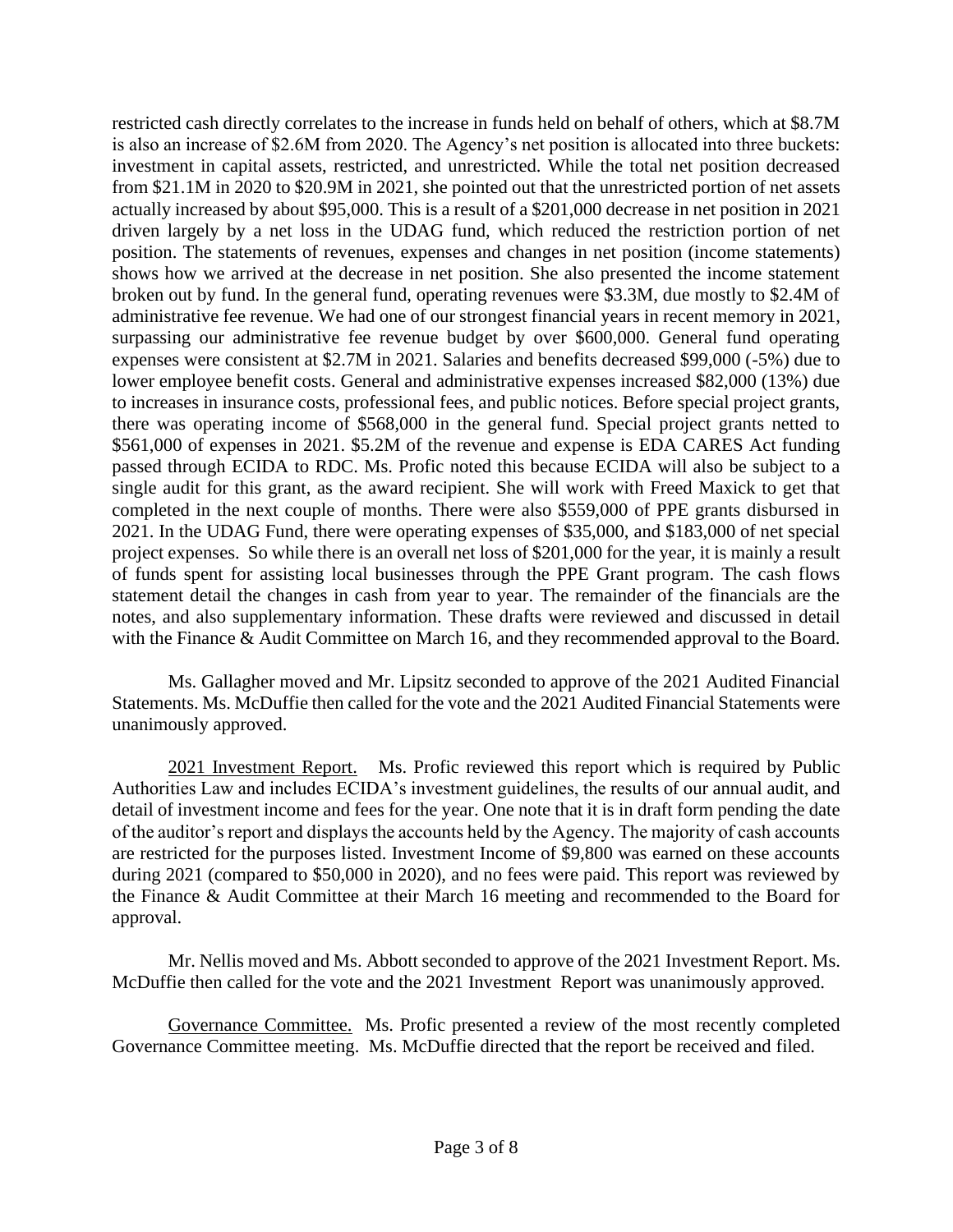2022 Tax Incentive Induced/Closing Schedule/Estimated Real Property Tax Impact. Ms. O'Keefe presented this report to the members. Ms. McDuffie directed that the report be received and filed.

Approval of Board Certification of RLF Plan CARES Act. Mr. Manhard discussed this matter with members.

Mr. Lipsitz moved and Ms. Wilson seconded to certify that the CARES ACT RLF is being operated consistent with the Loan Administrative Plan. Ms. McDuffie then called for the vote and the following resolution was unanimously approved.

RESOLUTION OF THE ERIE COUNTY INDUSTRIAL DEVELOPMENT AGENCY (THE "RLF BOARD" OR "AGENCY") IN CONNECTION WITH AN ANNUAL CERTIFICATION TO BE MADE UNDER THE STANDARD TERMS AND CONDITIONS AND ADMINISTRATIVE MANUAL REQUIREMENTS OF THE FEDERAL ECONOMIC DEVELOPMENT ADMINISTRATION

Agreement to Authorize Execution and Delivery of Community Development Block Grant (CDBG) Sub-Recipient Agreement. Mr. Cappellino discussed this matter with members noting that the ECIDA will also sub-sub grant the RLF to the ILDC to administer the RLF.

Ms. Gallagher moved and Mr. Blue seconded to approve of the CDBG Sub-Recipient Agreement. Ms. McDuffie then called for the vote and the following resolution was unanimously approved.

RESOLUTION AUTHORIZING (i) THE ADOPTION, NEGOTIATION AND EXECUTION OF A SUB-RECIPIENT AGREEMENT BETWEEN THE COUNTY OF ERIE AND THE ERIE COUNTY INDUSTRIAL DEVELOPMENT AGENCY RELATIVE TO THE CONTINUED RECEIPT AND ADMINISTRATION OF COMMUNITY DEVELOPMENT BLOCK GRANT FUNDS ("CDBG FUNDS"); (ii) AUTHORIZING THE ALLOCATION OF \$367,387 OF SUCH CDBG FUNDS TOWARDS THE AGENCY'S MICROENTERPRISE LOAN FUND; and (iii) AUTHORIZING THE SUB-SUBGRANT OF THE CDBG FUNDS TO THE BUFFALO AND ERIE COUNTY INDUSTRIAL LAND DEVELOPMENT CORPORATION ("ILDC") FOR ADMINISTRATION OF SAME IN A MANNER CONSISTENT WITH THE MICROENTERPRISE LOAN FUND

Approval of Assignment of Assumption of START-UP NY Affiliation Agreement and related License Agreements. Mr. Manhard discussed this matter with the members.

Mr. Lipsitz moved and Sister Denise seconded to approve of the Assignment and Assumption of the START-UP NY Affiliation Agreement and related License Agreements. Ms. McDuffie then called for the vote and the following resolution was unanimously approved.

RESOLUTION OF THE ERIE COUNTY INDUSTRIAL DEVELOPMENT AGENCY CONSENTING TO AND AUTHORIZING THE EXECUTION AND DELIVERY OF CERTAIN DOCUMENTS WITH RESPECT TO THE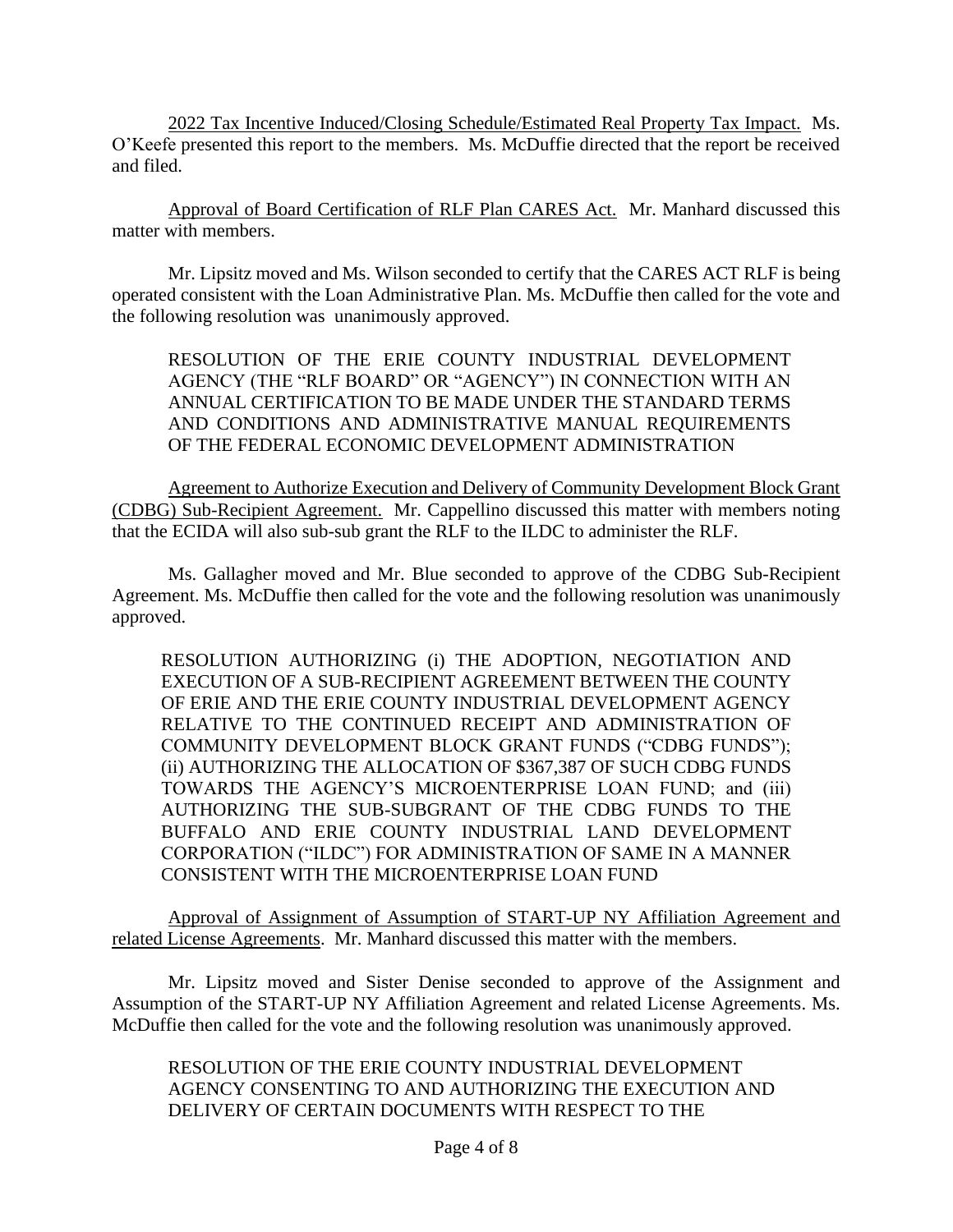#### ASSIGNMENT AND ASSUMPTION OF THE QUEEN CITY ENCORE LLC START-UP NY PROGRAM PROJECT

Approval of Buffalo Niagara Partnership Diversity Equity and Inclusion Study Funding Request. Mr. Cappellino discussed this matter with the members. Ms. Brown, on behalf of the Buffalo Niagara Partnership (BNP), spoke on behalf of the BNP and its diversity equity and inclusion study. Ms. Gallagher recused herself from participating in discussing the project and stated she would abstain from voting on the proposal.

Mr. Pridgen moved and Mr. Poloncarz seconded to approve of the BNP diversity equity and inclusion study funding request, and the following resolution authorizing the funding of the BNP diversity equity and inclusion study funding request was then unanimously approved, with Ms. Gallagher abstaining.

RESOLUTION OF THE ERIE COUNTY INDUSTRIAL DEVELOPMENT AGENCY ("AGENCY") TO ENTER INTO A FUNDING AGREEMENT FOR ECONOMIC DEVELOPMENT PURPOSES WITH THE BUFFALO NIAGARA PARTNERSHIP ("BNP") IN THE AMOUNT OF \$15,000 TO SUPPORT THE BNP'S 2022 BNP DIVERSITY EQUITY AND INCLUSION STUDY

Policy Committee Update. Mr. Lipsitz provided a review of the most recently completed Policy Committee meeting. Ms. McDuffie directed that the report be received and filed.

## **INDUCEMENT RESOLUTION**

471 Elmwood Group, LLC, 471 Elmwood Avenue, Buffalo, New York. Ms. O'Keefe reviewed this proposed sales tax exemption benefit project which consists of rehabilitation of the facility and the winterizing of the building through various joist replacements thus preventing further damage. This project will offer 5,500 sq. ft. of first floor commercial/retail space and 5,500 sq. ft. of second floor residential units with one unit being offered at 80% of AMI. Parking will be in the rear of the building.

At this point in time, Ms. Johnson joined the meeting.

As a condition precedent of receiving Financial Assistance, and as a material term or condition as approved by the Agency in connection with the Project, the Company covenants and agrees and understands that it must, subject to potential modification, termination and/or recapture of Financial Assistance for failure to meet and maintain the commitments and thresholds as described below, submit, on an annual basis or as otherwise indicated below through the conclusion of the later of two (2) years following either (i) the construction completion date, or (ii) the termination of the Agent Agreement, a certification, as so required by the Agency, confirming:

(i) Investment Commitment- the total investment actually made with respect to the Project at the time of Project completion equals or exceeds \$3,051,500 (which represents the product of 85% multiplied by \$3,590,000, being the total project cost as stated in the Company's application for Financial Assistance).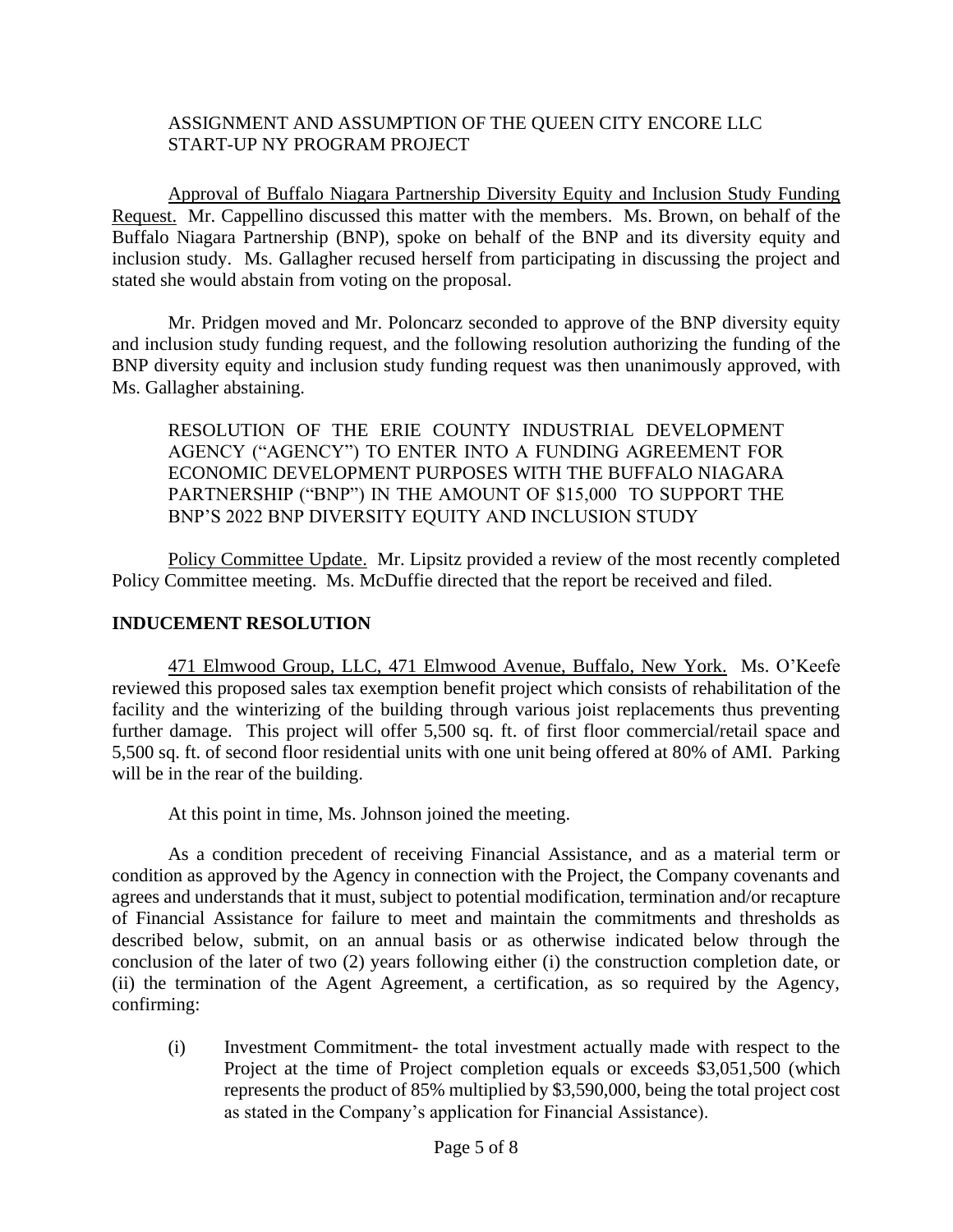- (ii) Employment Commitment that there is at least 1 existing full time equivalent ("FTE") employee located at, or to be located at, the Facility as stated in the Company's application for Financial Assistance (the "Baseline FTE"); and
	- the number of current FTE employees in the then current year at the Facility.
- (iii) Local Labor Commitment that the Company adheres to and complies with the Agency's Local Labor Workforce Certification Policy on a quarterly basis during the construction period.
- (iv) Equal Pay Commitment that the Company adheres to and complies with the Agency's Pay Equity Policy.
- (v) Unpaid Real Property Tax Policy Commitment that the Company is compliant with the Agency's Unpaid Real Property Tax Policy.

Mr. Poloncarz moved and Ms. Gallagher seconded to approve the Project. Ms. McDuffie then called for the vote and the following resolution was unanimously approved:

RESOLUTION OF THE ERIE COUNTY INDUSTRIAL DEVELOPMENT AGENCY: (i) ACCEPTING THE APPLICATION OF 471 ELMWOOD GROUP, LLC, AND/OR INDIVIDUAL(S) OR AFFILIATE(S), SUBSIDIARY(IES), OR ENTITY(IES) FORMED OR TO BE FORMED ON ITS BEHALF (INDIVIDUALLY, AND/OR COLLECTIVELY, THE "COMPANY") IN CONNECTION WITH A CERTAIN PROJECT DESCRIBED BELOW; (ii) RATIFYING THE SCHEDULING, NOTICING, AND CONDUCTING OF A PUBLIC HEARING IN CONNECTION WITH THE PROJECT; (iii) APPOINTING THE COMPANY, OR ITS DESIGNEE, AS ITS AGENT TO UNDERTAKE THE PROJECT; (iv) AUTHORIZING THE UNDERTAKING OF THE PROJECT TO PROVIDE FINANCIAL ASSISTANCE TO THE COMPANY IN THE FORM OF A SALES TAX EXEMPTION BENEFIT FOR PURCHASES AND RENTALS RELATED TO THE ACQUISITION, CONSTRUCTION AND EQUIPPING OF THE PROJECT, AND (vi) AUTHORIZING THE NEGOTIATION AND EXECUTION OF AN AGENT AND FINANCIAL ASSISTANCE PROJECT AGREEMENT, AND RELATED DOCUMENTS

# **REVIEW AND ADOPTION OF POLICIES, REPORTS AND COMMITTEE CHARTERS.**

2021 Mission Statement, Performance Measures and Results. Ms. O'Keefe reviewed the 2021 Mission Statement and related results. Mr. Lipsitz moved and Mr. Nellis seconded to approve of the 2021 Mission Statement and results. Ms. McDuffie called for the vote and the 2021 Mission Statement and results were unanimously approved.

2022 Mission Statement and Performance Measures. Ms. O'Keefe reviewed the 2022 Mission Statement. Mr. Lipsitz moved and Mr. Nellis seconded to approve of the 2022 Mission Statement. Ms. McDuffie called for the vote and the 2022 Mission Statement and Performance Measures were unanimously approved.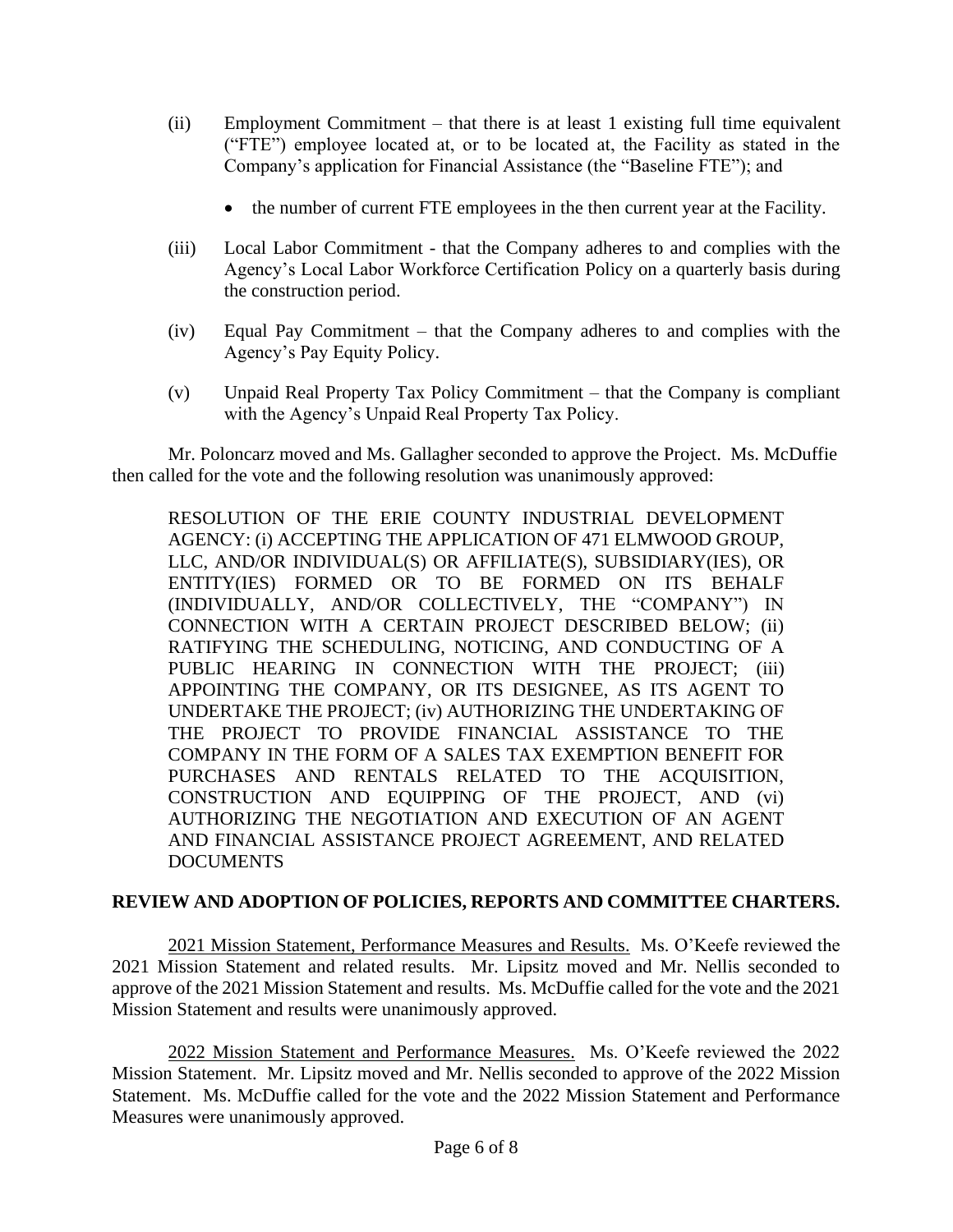2021 Public Authorities Report. Ms. Profic noted that as a Public Authority of the State of New York, ECIDA and its affiliates are required to comply with the NYS Public Authorities Law and submit a comprehensive annual report including information on several topics. Several of the items are covered by other documents, like the operations and accomplishments and financial statements, which are noted throughout the document. The Mission Statement & Performance Measurements are updated each year with actual results (and was just reviewed) and is part of this report. Many of the items included are standard from year to year and are also approved or readopted by the Board annually. Section 13 was updated for 2021 to include the work underway at ILDC-owned properties, ECIDA's COVID-19 PPE grant program and the loans made under the recently established CARES Act revolving loan fund. Attachments include outstanding bond information, salary & benefit information, projects undertaken by each entity, our Property Report, Board Member attendance, and the Procurement Reports for each entity. Once approved, Mr. Cappellino and Ms. Profic will sign the certification and the report will be posted to our website. This report was provided to the Governance Committee for review and reviewed by the Finance & Audit Committee at their meeting on March 16 and has been recommended to the Board for approval.

Mr. Lipsitz moved and Mr. Nellis seconded to approve of the 2021 Public Authorities Report. Ms. McDuffie called for the vote and the 2021 Public Authorities Report was unanimously approved.

Fee Structure Policy. Mr. Cappellino reviewed the Fee Structure Policy. Mr. Lipsitz moved and Mr. Nellis seconded to approve of the Fee Structure Policy. Ms. McDuffie called for the vote and the Fee Structure Policy was unanimously approved.

## **RE-ADOPT POLICIES AND CHARTERS**

Ms. McDuffie noted that Items 5-20 on the agenda were reviewed by counsel, the Board Committees recommended no changes, and as such, the staff recommends that the policies and charters items numbered 5-20 be approved without any changes. Ms. Gallagher moved and Sister Denise seconded to approve of the various polices and charters as itemized below. Ms. McDuffie called for the vote and the following policies and charters were then unanimously approved:

- Board Member Compensation, Reimbursement & Attendance Policy
- Code of Ethics & Conflict of Interest Policy
- Corporate Credit Card Policy
- Defense & Indemnification Policy
- Employee Compensation Program
- Finance & Audit Committee Charter
- Governance Committee Charter
- Investment & Deposit Policy
- Procurement Policy
- Property Disposition Guidelines
- Real Property Acquisition Policy
- Sexual Harassment Policy